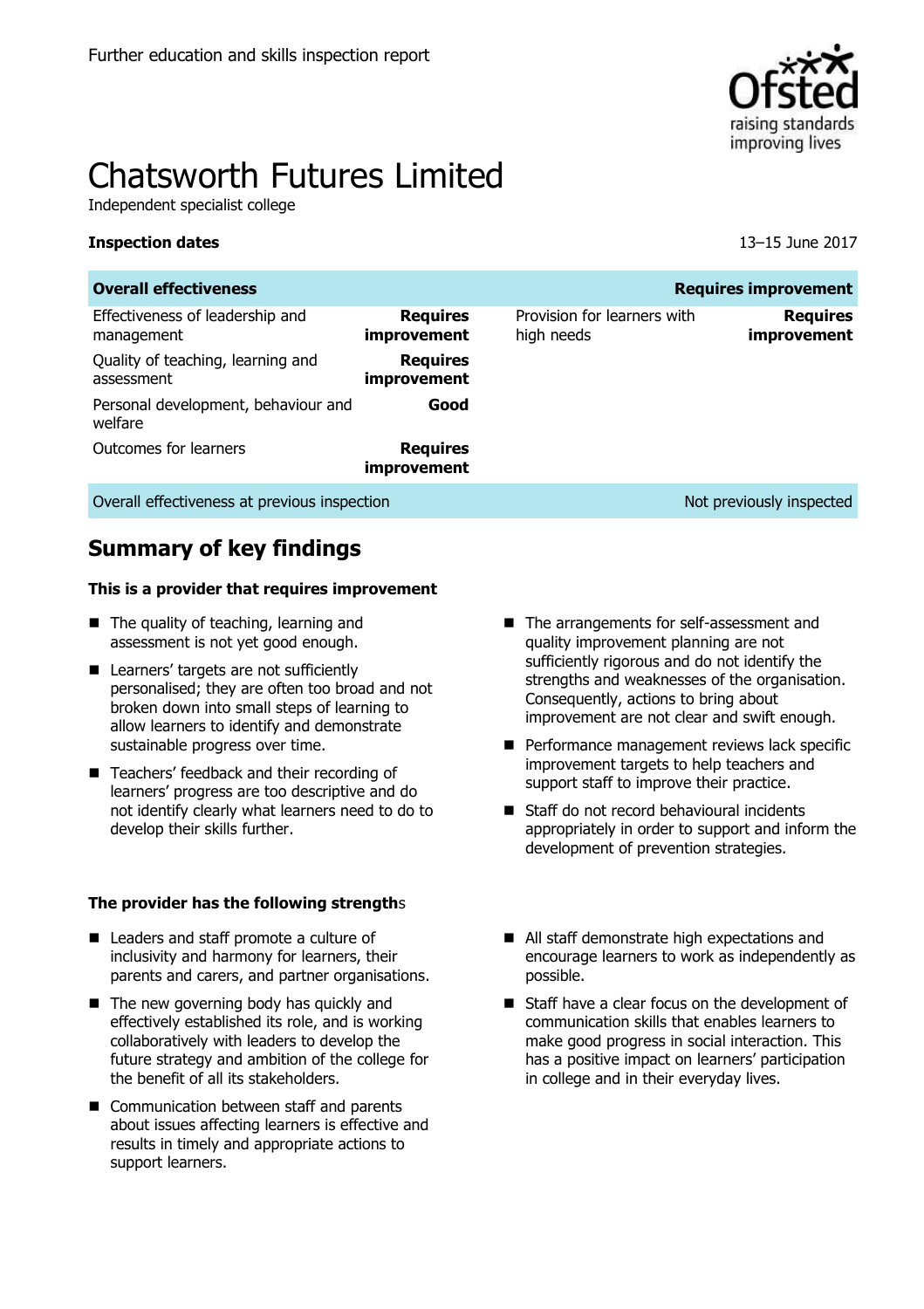

# **Full report**

#### **Information about the provider**

- Chatsworth Futures Limited, known as Chatsworth Futures Specialist College, is a company limited by guarantee and based in Salford, Greater Manchester. The college provides day provision for young people aged 19 to 25 who have high and very high special educational needs. All learners are funded as day placements.
- Learners study on programmes that are at or below entry level 1. Depending on their abilities and needs, learners follow one of three courses: employability, independence skills or sensory/learners with profound or multiple learning difficulties (PMLD).
- At the time of the inspection, Chatsworth Futures Limited had 20 learners, 17 of whom were in scope for the inspection and three who were funded directly by the local authority. Of the 20 learners, 19 had progressed from the nearby school that caters for pupils with severe learning difficulties, PMLD and autism.

#### **What does the provider need to do to improve further?**

- Improve the quality of teaching, learning and assessment by ensuring that:
	- learners' targets are personalised and broken down into smaller steps to ensure that learners' progress over time can be recorded accurately
	- teachers' feedback to their learners is evaluative, constructive and provides information on what they have achieved successfully and what they need to do to develop their skills further
	- improvement actions for teachers, resulting from lesson observations and learning walks, are time-bound and are monitored regularly by managers so that they improve classroom practices.
- Improve self-assessment so that the areas for improvement are clear, managers' actions are implemented quickly and their impact improves the quality of learners' experiences and outcomes.
- Strengthen the rigour of performance management by ensuring that all staff have specific and measurable improvement targets, focused on the quality of learning and progress of their learners, and that these targets are monitored regularly.
- Ensure that behavioural incidents are recorded fully, including the causes of the incident and actions taken by staff, in order to develop effective prevention strategies.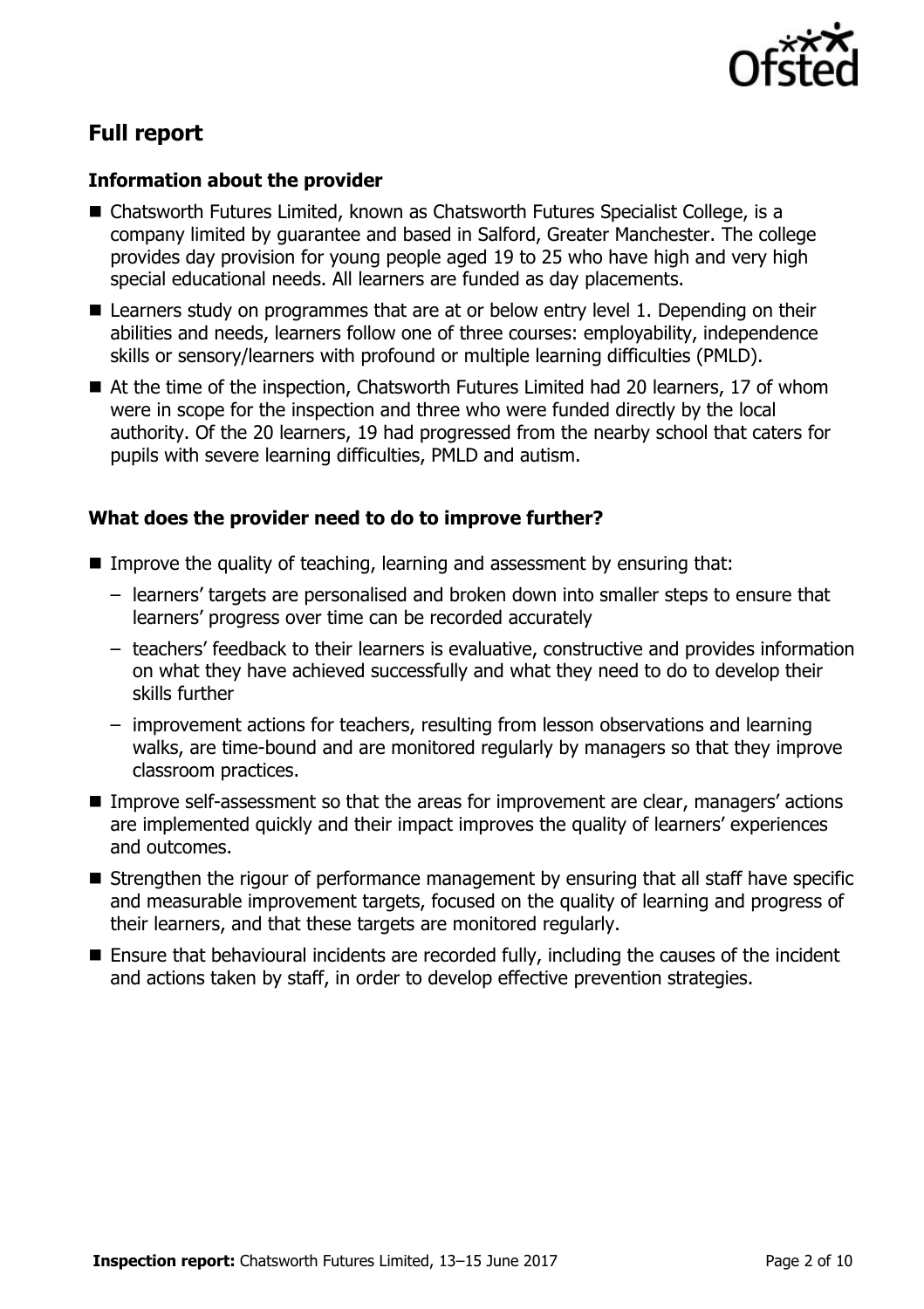

# **Inspection judgements**

#### **Effectiveness of leadership and management Requires improvement**

- Chatsworth Futures Limited grew from a pilot project with five learners, developed in 2013 by the nearby specialist school in conjunction with the local authority, parents and carers, to provide progression opportunities at 19 for the group of learners that had no other alternative options. In September 2015 Chatsworth Futures Limited moved into their current premises, a governing body was established in July 2016 and the principal and assistant headteacher were appointed in September 2016. The principal is also the executive headteacher of the local multi-academy trust. Leaders base the curriculum around English and mathematics, life skills and communication, and, recently, have implemented speech and language therapy and animal therapy.
- The new leadership team and governors have developed a clear vision for the future of the college that focuses on the provision of high-quality learning and life skills for this group of learners. They have implemented a number of quality processes, for example target-setting for learners, and introduced policies and procedures to raise standards. Leaders and governors recognise that they are at the early stages in the development of the college and that they have not monitored sufficiently the effectiveness of new initiatives. As a result, the changes have not improved quality fully.
- Quality improvement arrangements are not rigorous enough. Leaders have made accurate headline judgements in the self-assessment report, but the report is mainly descriptive and does not identify the strengths and weaknesses of the college. Evidence of quality improvement planning, including the tracking of progress made against quality improvement targets, is limited. As a result, the impact of actions taken is not clear.
- The monitoring of the quality of teaching, learning and assessment requires further development. Leaders have introduced a lesson observation process. They record lesson observations and identify the strengths and weaknesses of sessions. However, the records show that actions required for teachers to address identified areas for improvement are not specific enough, and progress towards achieving them is not monitored frequently.
- Leaders have recently introduced performance management processes. However, these processes require further development in order to bring about the desired improvements. Teaching staff received an appraisal in September 2016 and a mid-year review; support staff received targets in January 2017 with a review planned for the end of the academic year. Targets for teaching staff are generic and do not focus on the impact that they and subsequent actions will have on learners and their learning. Targets for the assistant headteacher, set at the start of 2016/17, have not yet been reviewed, and the principal does not have specific targets for his role at Chatsworth Futures Limited.
- Resources in a minority of areas require improvement. Staff support for learners is in place and is highly effective. However, there is currently limited personalisation of physical resources for learners. During 2016/17, leaders have begun to invest in appropriate resources for each group of learners, particularly in tablet computers and small sensory items, but resources do not meet the specific needs of a minority of learners well enough. Teaching accommodation is well maintained and mostly fit for purpose.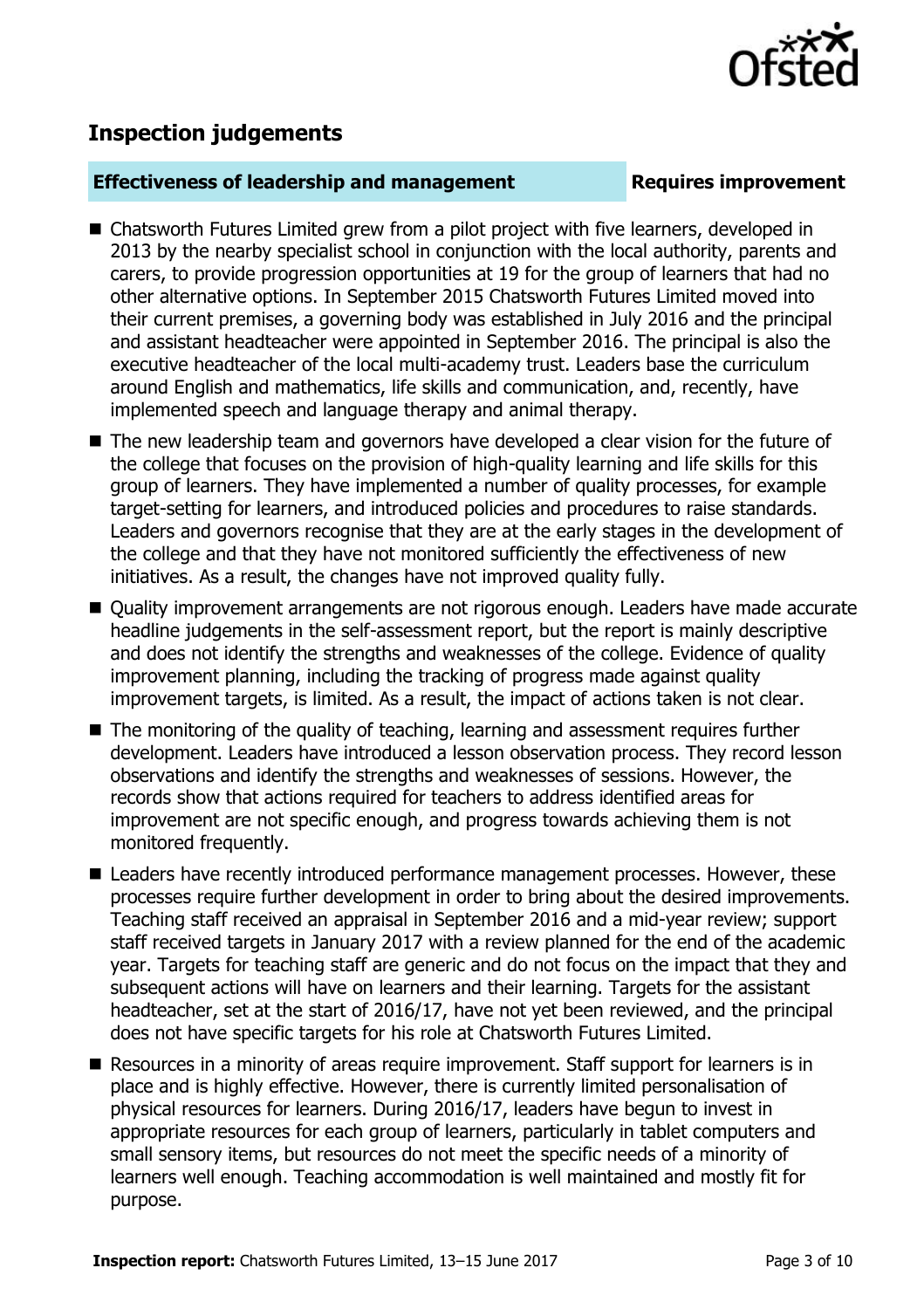

- Leaders and staff promote a culture of inclusivity and harmony for learners, their parents and partner organisations. The environment is welcoming and provides a safe place for learners.
- Leaders and governors have high expectations of staff and learners. Staff speak positively about their working relationships at all levels within the college and with learners and parents. Staff feel valued and empowered, and demonstrate high levels of enthusiasm and commitment.
- The curriculum matches the needs and interests of the vast majority of current learners. Leaders work well with the local authority to ensure that the curriculum meets local and regional needs. Vocational subjects, particularly in catering, bicycle repair and horticulture, provide relevant work experience placements for a minority of learners who develop effectively their work-related skills and future employment prospects.
- Leaders identify and respond quickly to staff development needs. Teachers and teaching assistants access appropriate professional development to improve their general skills and knowledge to meet the health and care needs of learners. Specific and targeted training to support staff in improving their teaching, learning and assessment practices is limited.

### **The governance of the provider**

- Governors are enthusiastic, well qualified and have a range of expertise and skills that benefit the college and its learners. They have established their roles quickly and effectively, and are working collaboratively and closely with leaders to develop the future strategy and ambitions of the college.
- Governors use their skills and knowledge to provide a rigorous level of challenge to leaders as well as high levels of support. They understand fully the college's strengths and weaknesses, and how they can support leaders to implement the necessary improvements.

### **Safeguarding**

- The arrangements for safeguarding are effective.
- Chatsworth Futures Limited follows appropriate practice for safe staff selection and recruitment.
- Learners feel safe, and parents feel that their children are safe. Individual risk assessments are updated regularly in relation to learners' changing needs.
- Staff and governors receive regular training on safeguarding and the 'Prevent' duty and, as a result, have a thorough understanding of the potential risks to learners and the actions to take to keep learners safe. Staff know how to communicate the risks of radicalisation and extremism appropriately to this group of learners.

#### **Quality of teaching, learning and assessment Requires improvement**

■ Learners' targets in lessons are not sufficiently individualised. Assessment judgements and the recording of learners' progress are too descriptive. Many targets are too broad and are not sufficiently broken down into small steps of learning to meet individual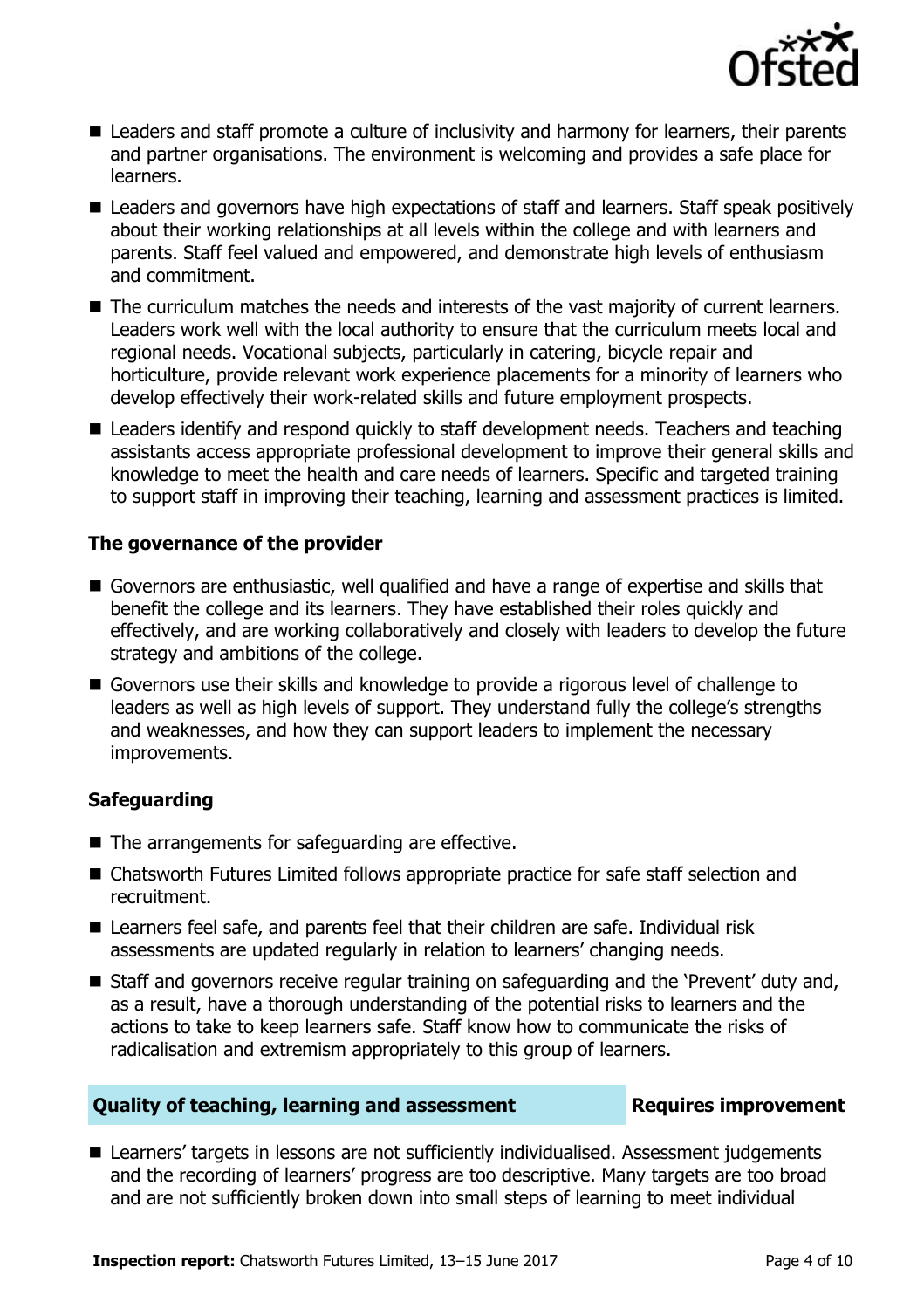

learners' needs.

- Teachers set too many targets for PMLD learners to focus on effectively. As a result, learners do not routinely retain and build upon their knowledge and skills. This limits their progress and impedes accurate progress monitoring over time.
- Detailed assessment helps to identify learners' starting points and barriers to learning and to inform learner profiles. Staff work well with parents and other professionals to identify learners' needs when first entering the college. An improved baseline assessment provides coherent information that enables teachers to develop appropriate curriculum activities. However, teachers do not use this information routinely when planning teaching and learning.
- Teachers give encouraging verbal feedback to learners throughout sessions on how well they have achieved. However, feedback on what learners need to do to improve is limited. A few staff occasionally use terms that are inappropriate to young adults when addressing them.
- Teachers promote learners' development of their English and mathematics skills throughout their curriculum. Learners practise their English and mathematics skills through practical application such as mixing car shampoo with water or shopping tasks. In a few classrooms, wall displays do not reflect learners' literacy levels as they contain words that learners who are working at below entry level are unable to read or understand.
- Learners have a wide range of complex learning needs and/or disabilities. Teachers and teaching assistants have high expectations of learners and skilfully manage challenging behaviour by supporting learners to develop strategies to modify and improve their own behaviour and increase their independence.
- Curriculum design and delivery are meeting the complex and diverse needs of learners, which increases their ability to make a positive contribution to college life and beyond. A strong focus on behaviour and sensory needs supports learners to access a range of activities and function in familiar and unfamiliar situations. Staff respond quickly and with sensitivity to learners' fluctuating and varied needs. Externally accredited qualifications have recently been introduced for the majority of learners, and future plans include the introduction of functional English and mathematics qualifications for those learners for whom they would be appropriate.

#### **Personal development, behaviour and welfare Good**

- The development of communication skills for learners has a high focus. Effective speech and language therapy provision enables learners to make good or better progress in developing their individual communication and social interaction skills. The speech and language therapist works effectively across all areas of the curriculum. Communication skills are assessed as part of the initial assessment and all learners have highly relevant communication targets.
- All teaching staff have accessed a range of communication skills training. A total communication environment, using a range of modes of communication such as signing, oral, auditory, written and visual aids, is used by most teachers to engage and develop communication skills effectively. However, a minority of teaching staff are less confident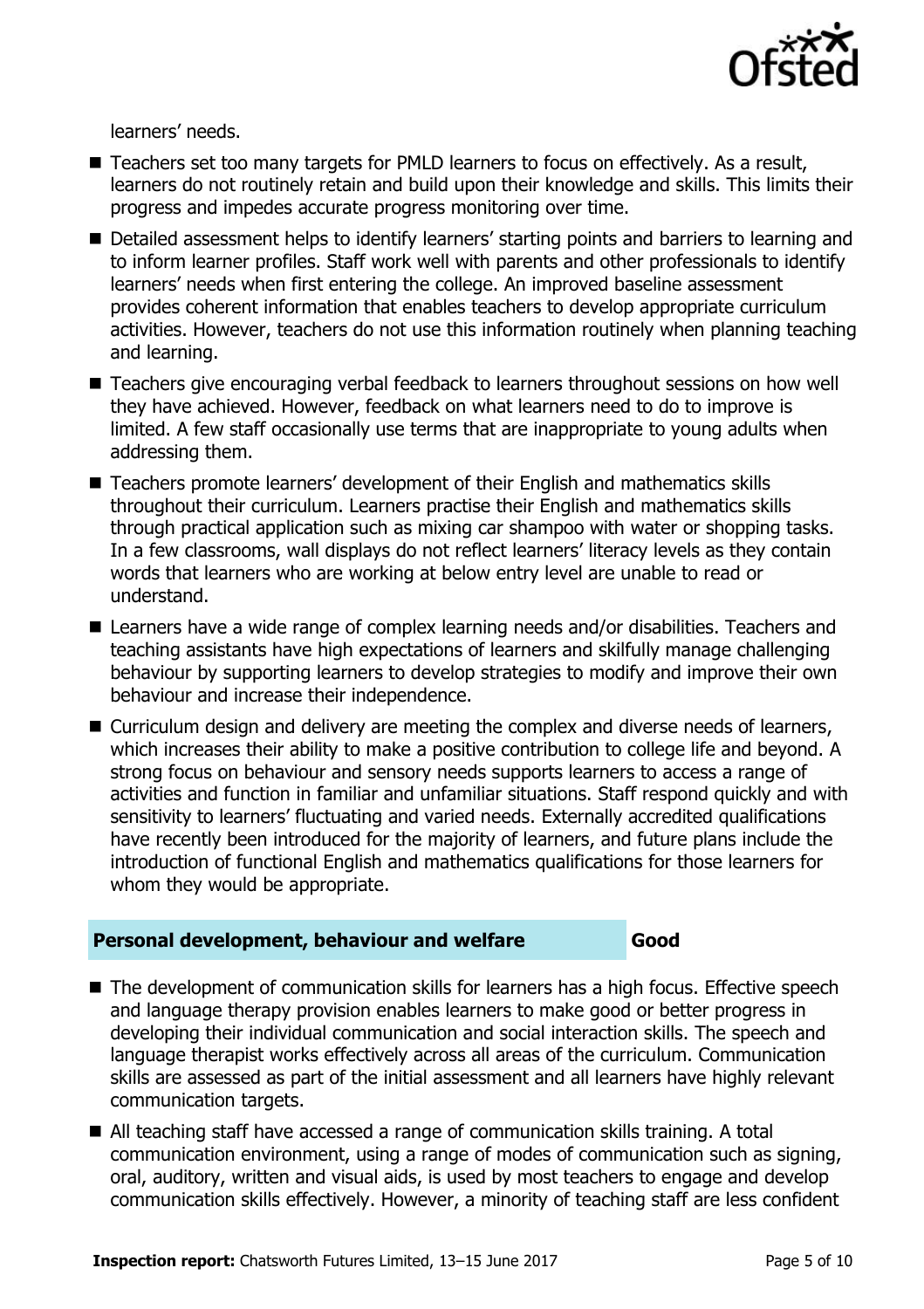

with a total communication strategy and resources, for example when working with learners with echolalia.

- **Parents recognise the progress learners make in the development of their communication** skills. They identify how learners are using these skills to communicate more effectively at home and in the community, and how this is enhancing learners' ability to integrate into family and social situations.
- Learners' attendance and punctuality are good. The vast majority of learners enjoy their learning and attend college. Effective support is in place for those whose attendance is identified as a concern, enabling learners to interact and re-engage in education and learning.
- Learners make good progress in managing their behaviour. Many learners have challenging behaviour and difficulty relating to others. They are well supported in learning how to manage their behaviour through sensitive support from staff. Staff challenge and address low levels of inappropriate behaviour effectively.
- Communication between the college and parents is good. Daily communication diaries provide good links and continuity of support. Parents are fully involved in the college's internal annual review of progress, which includes education, health and care plans. Parents feel strongly that the activities undertaken by learners are appropriate for young adults and enable them to develop their social interaction and independence skills well.
- Work experience opportunities match learners' needs well. Work experience placements and work-related activities are used effectively to extend learners' understanding of work where appropriate. A minority of learners gain employer-devised work-related qualifications, for example in bicycle repair skills, that will help them to progress to accredited qualifications. Staff links with local employers are good and provide learners with valuable experiences in real work environments.
- Learners benefit from a range of enrichment activities at college. They take part in activities that include cycling and swimming. Many activities take place in the local community, which provides the opportunity for learners to use the skills that they have learned in college to integrate into community life and experiences.
- Teachers and teaching assistants encourage learners to respect each other and staff. They model respectful behaviour as they work with the learners. However, staff do not record behavioural incidents appropriately to support and inform the development of prevention strategies, including the causes or, in some instances, actions taken to defuse the incident. This limits detailed analysis and the development of strategies to inform future prevention.

### **Outcomes for learners Requires improvement**

■ Staff do not set sufficiently personalised and detailed targets for each learner. On too many occasions, learners' personal and educational targets are unclear and in some instances learners are given too many targets. As a result, the progress that learners make in lessons and over time is not recorded well and so cannot be measured easily. Most targets are too generic and this does not enable learners to work towards small steps of achievement suitable to their ability. Consequently, the knowledge and skills learners have achieved are not clear.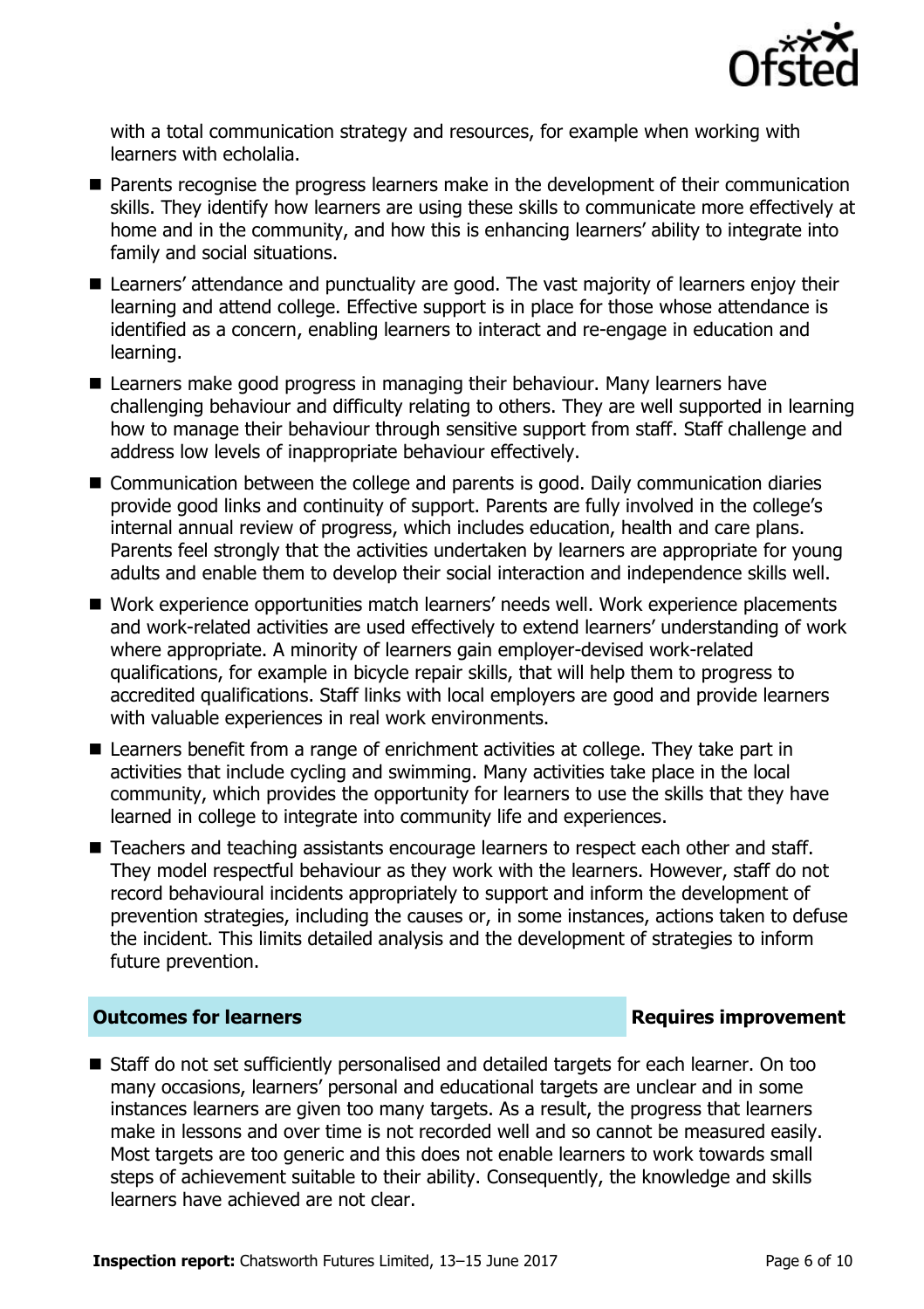

- Learners' progress is reviewed and assessed using a one to five scale at their weekly tutorial sessions. Learners are recognised as having achieved a learning or personal behaviour goal when they have improved from their starting point by one point on the scale. Records indicate that most learners have fluctuating scores rather than having a record of sustained progress in meeting their goals.
- Since 2014, all learners enrolled at the college remain in learning and so far none have successfully progressed to appropriate destinations.
- Learners make good progress in developing their communication and social skills, and this helps them to interact well in college and in their personal lives. As a result of improved communication skills, learners' confidence improves.
- Out of the 17 current learners, 13 have the capability to complete an entry level 1 course in personal and social development and they have all achieved the qualification.
- Managers analyse the performance of male and female learners effectively. Managers' swift actions led to improvements in the achievements of female learners and, as a result, there are no longer any significant gaps.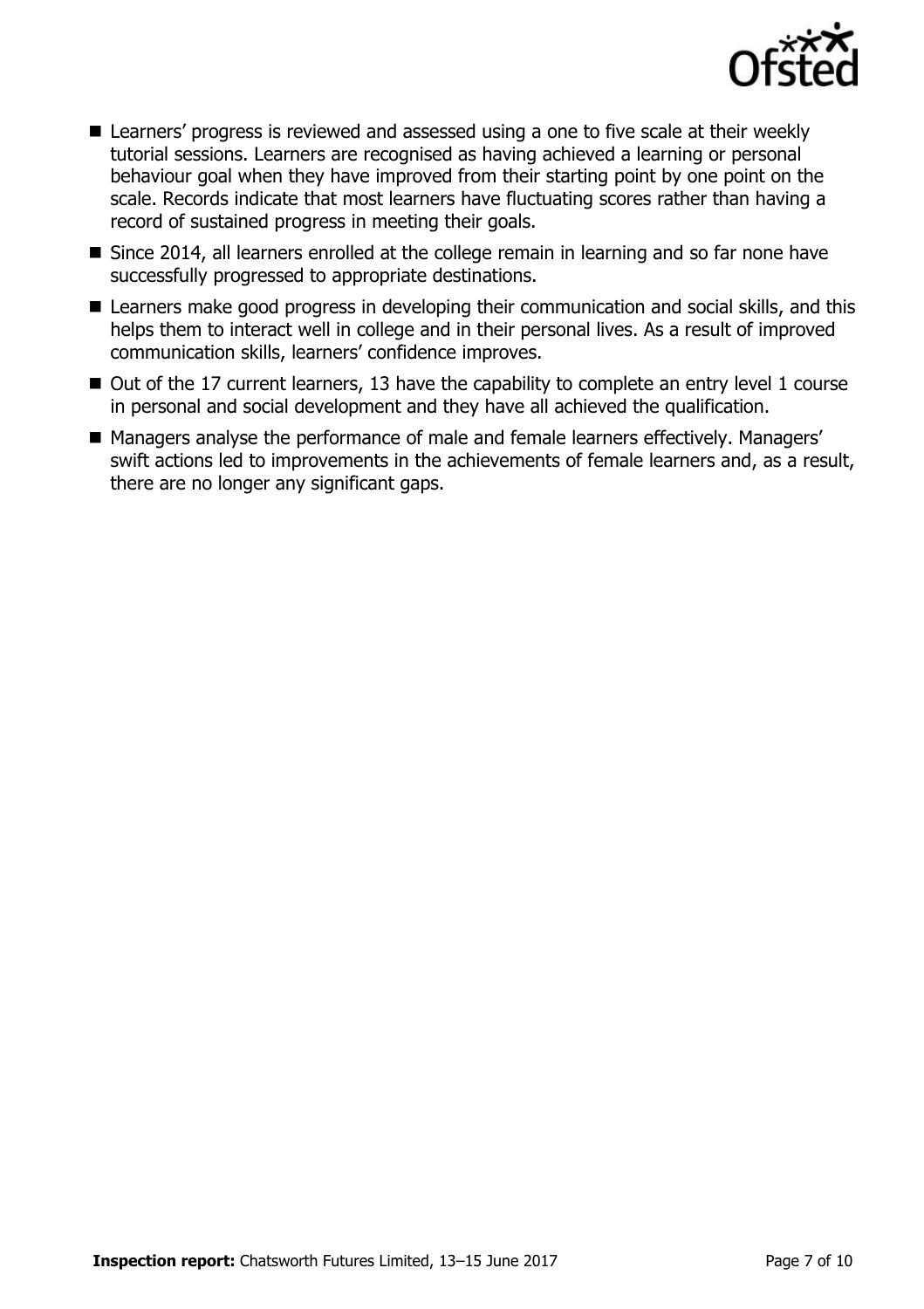

# **Provider details**

| Unique reference number                                                       | 141887                               |
|-------------------------------------------------------------------------------|--------------------------------------|
| Type of provider                                                              | Independent specialist college       |
| Age range of learners                                                         | $19+$                                |
| Approximate number of all<br>learners over the previous full<br>contract year | 15                                   |
| Principal/CEO                                                                 | Dr Martin Hanbury                    |
| Telephone number                                                              | 0161 707 1417                        |
| Website                                                                       | http://www.chatsworth.salford.sch.uk |
|                                                                               |                                      |

# **Provider information at the time of the inspection**

| Main course or learning<br>programme level                                                      | Level 1<br>or below                 |       | Level 2   |           | Level 3 |           | Level 4<br>or above |                    |       |
|-------------------------------------------------------------------------------------------------|-------------------------------------|-------|-----------|-----------|---------|-----------|---------------------|--------------------|-------|
| Total number of learners                                                                        | $16 - 18$                           | $19+$ | $16 - 18$ |           | $19+$   | $16 - 18$ | $19+$               | $16 - 18$          | $19+$ |
| (excluding apprenticeships)                                                                     |                                     | 17    |           |           |         |           |                     |                    |       |
| Number of apprentices by                                                                        | Intermediate                        |       | Advanced  |           |         |           | Higher              |                    |       |
| apprenticeship level and age                                                                    | $16 - 18$                           | $19+$ |           | $16 - 18$ |         | $19+$     |                     | $16 - 18$<br>$19+$ |       |
|                                                                                                 |                                     |       |           |           |         |           |                     |                    |       |
| Number of traineeships                                                                          | $16 - 19$                           |       |           | $19+$     |         |           |                     | <b>Total</b>       |       |
|                                                                                                 |                                     |       |           |           |         |           |                     |                    |       |
| Number of learners aged 14 to<br>16                                                             |                                     |       |           |           |         |           |                     |                    |       |
| Number of learners for which<br>the provider receives high-<br>needs funding                    | 17                                  |       |           |           |         |           |                     |                    |       |
| Funding received from:                                                                          | Education and Skills Funding Agency |       |           |           |         |           |                     |                    |       |
| At the time of inspection, the<br>provider contracts with the<br>following main subcontractors: |                                     |       |           |           |         |           |                     |                    |       |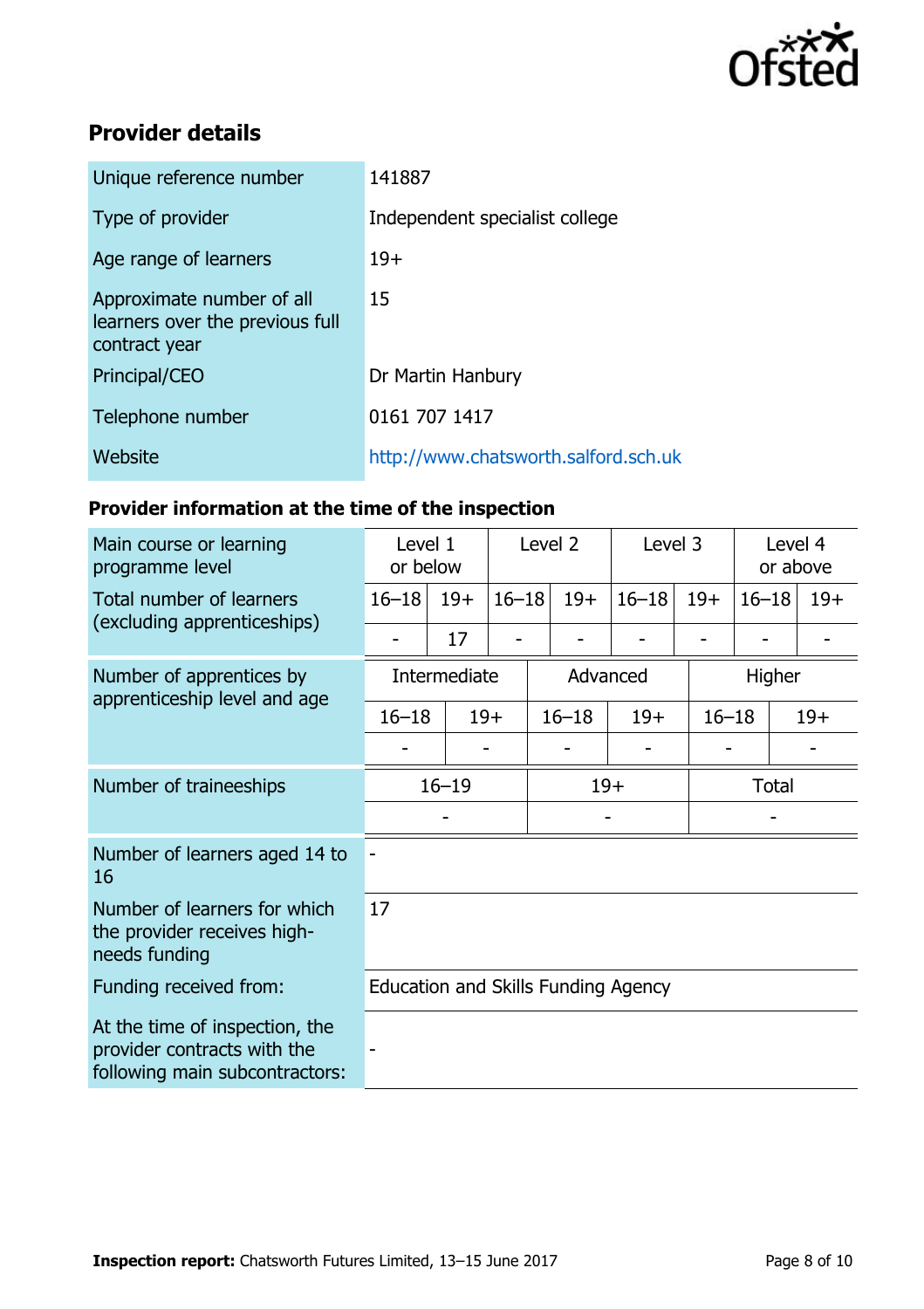

# **Information about this inspection**

The inspection team was assisted by the assistant headteacher, as nominee. Inspectors took account of the provider's most recent self-assessment report and development plans. This was the provider's first inspection. Inspectors used group and individual interviews and telephone calls to gather the views of learners, parents and employers; these views are reflected within the report. They observed learning sessions, assessments and progress reviews and reviewed extensive documentation. The inspection took into account all relevant provision at the provider.

#### **Inspection team**

Suzanne Wainwright, lead inspector **Her Majesty's Inspector** 

Gillian Paterson **Constanting Constanting Constanting Constanting Constanting Constanting Constanting Constanting Constanting Constanting Constanting Constanting Constanting Constanting Constanting Constanting Constanting**